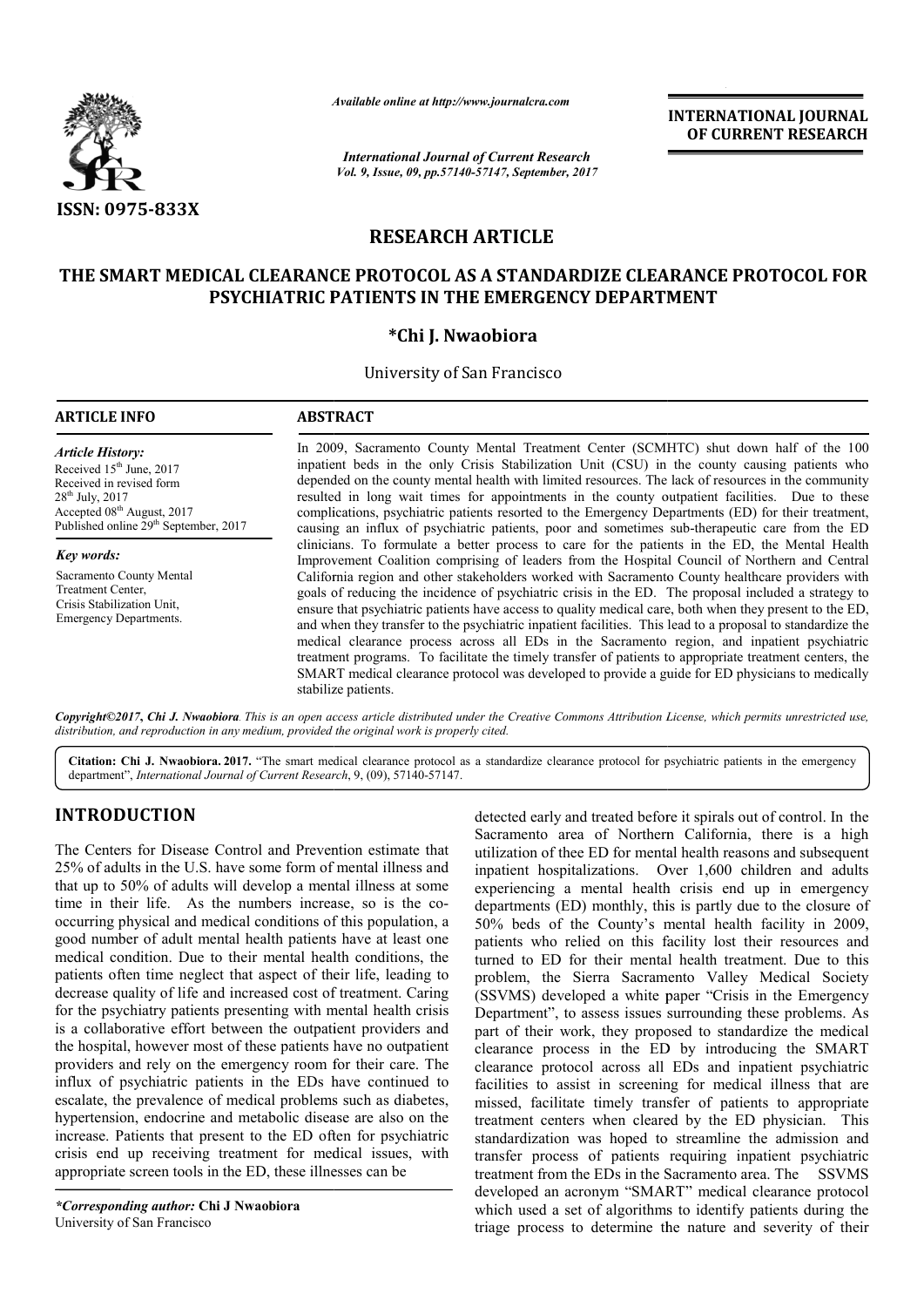illness and potential medical complications. If all SMART categories can be answered with "NO" then the patient is considered medically cleared and no additional testing is indicated. If any SMART category cannot be answered with "NO" then appropriate testing and/or documentation of rationale for medical clearance must be reflected in the patient's chart. This effort was initiated was implemented in August 2016. The SMART medical clearance would be used in all area inpatient facilities and the EDs to provide a standard of accepting patients and reducing unnecessary lab work and extend length of stay in the ED after psychiatric evaluations. Review of relevant literature identified similar undertakings, in a similar intervention conducted by the Illinois Hospital Association Behavioral Health Steering Committee, a task force was established to consider and document best practices associated with treatment of patients with mental and substance use illnesses in the emergency department. Their goal was to examine the care delivered to mental or substance use disorder patients in the Illinois hospital emergency departments. During this period, they identified models of care and practices currently used in Illinois hospitals and recommended the use of a predetermined triage system or scale to ensure timely and appropriate evaluation and treatment of psychiatric patients.

With regards to urine toxicology, the committee recommended that routine urine toxicology screens need not be performed as part of assessment (in medically stable patients); Drug screens should not delay patient transfers to psychiatric facilities and that the examining physician should determine whether and what tests to order based on the patient's presentation. This process however is done after the ED physician has identified areas where the patient presents with conditions in need of further investigation and is able to make clinical decisions necessary for further diagnostic testing. Turner and Zun, (2015), discussed different components for medical clearance of psychiatric patients in the ED and addressed the use of medical clearance components to screen for medical issues. The article highlighted the lack of standard protocol among different institutions and practitioners and they recommended the use of history and physical (HandP) as an essential component of the medical screening and agreed that unnecessary testing creates unnecessary costs to patients and can create false positives. This study demonstrated the importance of medical clearance of psychiatry patients. In another study, a medical evaluation was conducted on 100 patients with new-onset of psychiatric symptoms by Henneman *et al* (1994), they found that 63% of patients had an "organic" etiology. Routine comprehensive laboratory screening was recommended as an integral part of the medical evaluation of alert patients with new psychiatric symptoms, this study however is in contrast with Olshaker *et al* (1997), who over a two-month period complete data set was available for 345 patients, 65 of those had medical problems. History (94%), Physical examination (51%), vital signs (17%), and laboratory testing (20%) had sensitivities for identifying these medical problems.

Screening without universal laboratory testing would have missed 2 asymptomatic patients with mild hypokalemia. The study found 19% had medical conditions that were identified through history and physical exam (HandP) and vital signs and concluded that laboratory test had a low yield in identifying medical conditions. Also, Janiak and Atteberry, (2012) sort to determine if routine screening laboratory studies performed in

the ED on patients with psychiatric chief complaint would alter ED medical clearance. In a retrospective chart review of 519 consecutive adult patients, history and physical examination, laboratory study results, and patient disposition was conducted to determine if any of the laboratory abnormalities identified after admission would have changed ED management or disposition of the patient if they had been identified while in the ED. Out of 502 patients who met inclusion criteria, laboratory studies were performed in the ED for 148 patients, 50 of them had completely normal laboratory studies. Only one case (0.19%) was identified in which an abnormal laboratory value would have changed ED management or disposition of the patient had it been found during the patient's ED visit. They concluded that patients presenting to the ED with a psychiatric chief complaint can be medically cleared for admission to a psychiatric facility by qualified emergency physicians using an appropriate history and physical examination and no need for routine medical screening laboratory tests.

In a prospective studyAmin and Wang (2009) studied psychiatric patients who presented to the ED to determine the value of routine lab for medical clearance, physical exams (PE) and laboratory tests were performed on 375 patients, 56 patients (14.9%) had non-substance induced laboratory abnormality, 42 of the 56 had abnormal history or physical exam (PE) indicating laboratory screening. The remaining 4 patients with normal HandP and PE had abnormal urinalysis however it did not affect the final disposition of the patients. The authors concluded that the history and PE is sufficient in patients with psychiatric complaints for whom there is documentation of previous psychiatric history and a normal history and PE. Zunand La Vonne (2015), to determine the reasons for readmissions of psychiatric patients who have previously presented to ED conducted a retrospective chart review of 350 randomly selected psychiatric patients who returned within 90 days of their previous visits. Their study revealed a significant difference (p - .01) between admissions on the first, second and third ED visits. On the first visits 100% were psychiatric presentation, depression, schizophrenia, psychosis and schizoaffective disorder, on the second and third visits most common reasons were 61.9% psychiatric, 9.2% musculoskeletal, 5.7% cardiovascular was 5.7%, 4.3% neurologic and 3.2% dermatological reason. Study proved that 30% of readmissions within 90 days was for medical illness and concluded that a 2-pronged approach toward treatment should be developed. The study however did not identify if the patients were medically stabilized or cleared with a clearance protocol or laboratory work during their first visit. Anderson *et al* (2016) noted that efforts have been made to standardize the evaluation of psychiatric patients and creation of guidelines but have been met with resistance by both the ED physicians and the mental health professionals.

#### **Research Question**

"For psychiatric patients that present to the emergency room, does the use of a medical clearance protocol compared to diagnostic or lab work for medical stabilization improve transfer time to inpatient psychiatric facilities and decrease the length of stay in the ED in a 24-hour period"?

#### **Hypotheses**

The best available evidence indicated that a thorough history and physical examination, including vital signs, are the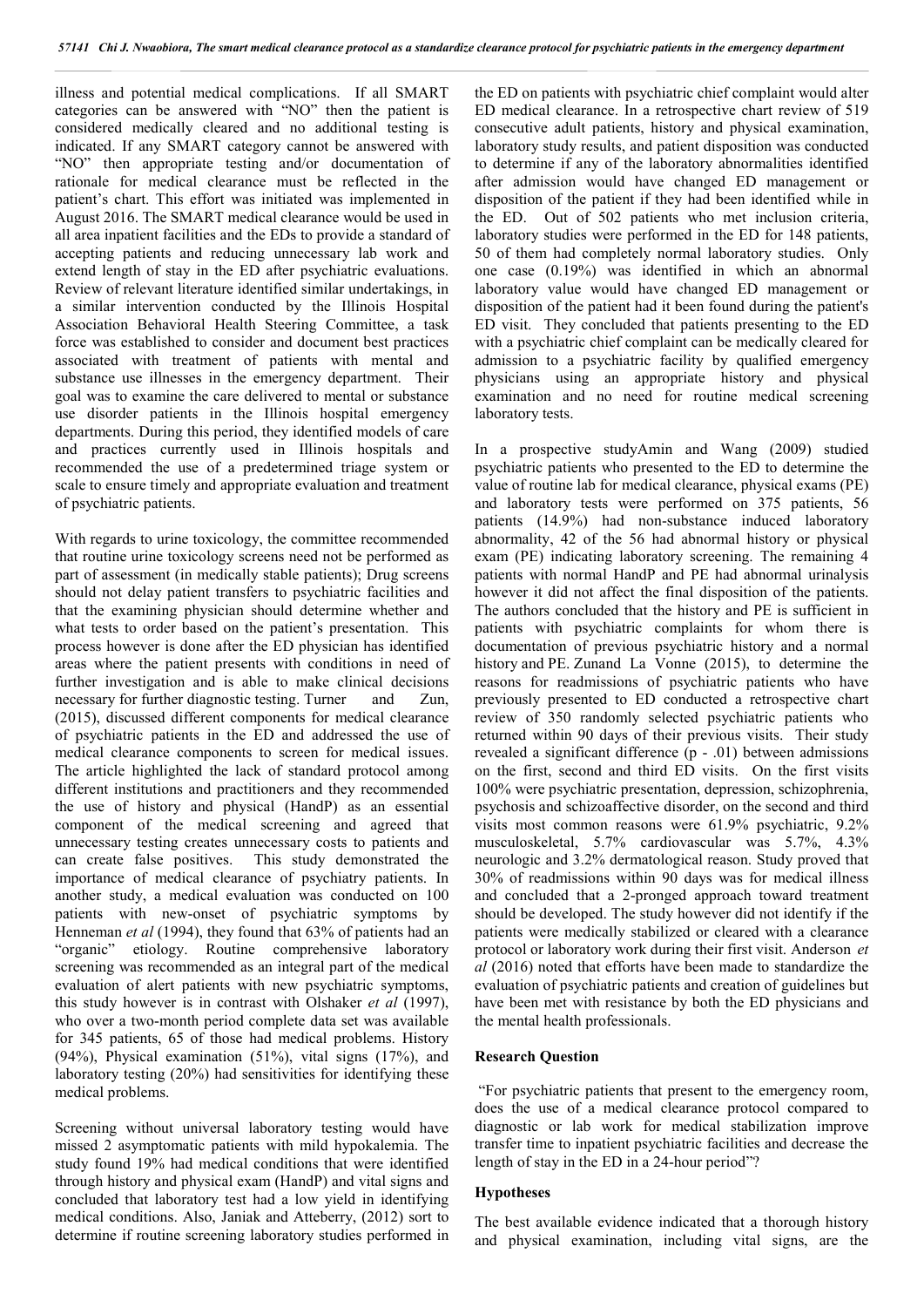minimum necessary elements in the evaluation of psychiatric patients.

### **MATERIALS AND METHODS**

#### **Setting**

The selected hospital for this project is a non-for-profit organization; part of a large hospital health network located in metropolitan Sacramento overlooking a busy network of highways in the downtown area. The hospital is a member of the Association for Community Health Improvement (ACHI). This organization provides tools and resources to help enhance performance in achieving community health goals. The geographic catchment areas serviced by this hospital include North Highlands, Del Paso Heights, North Downtown Area, South Sacramento, both 95824 and 95838 zip codes, and Del Paso Heights with estimated total population of about 206,286, according to the Community Health Needs Assessments (CHNA) conducted in 2013. The emergency room experience is replete with evidence that patients with acute psychiatric crisis are unable to provide accurate medical histories during triage, hence the need for a SMART protocol that can facilitate history taking with ruling out medical conditions mimicking psychiatric illnesses. Planning and intervention was done in August 2016 after an assessment for the need to implement and evaluate this protocol was conducted in the microsystem. The implementation team consisted of representatives from the ED, (physicians, nurse practitioners, physician assistants, nurses, unit secretaries), representatives from the psychiatric response team (PRT) made up of psychiatrists, psychiatric mental health nurse practitioner (PMHNP), licensed clinical social workers (LCSW), patient care support specialist (PCSS).

The IT/Helpdesk representative assisted in programing the SMART protocol in the epic super users. The patients were randomly monitored, while maintaining their confidentiality and respect. The Electronic Health Record (EHR) was reviewed for psychiatric patient data presenting with mental health related symptoms including anxiety disorders, schizophrenic disorders, episodic mood disorders, paranoid states, personality disorders, depression, other non-organic psychoses and cases of dementia, and other organic psychotic conditions. The triage notes, patient demographics, history and physical, mental health evaluation, the use of the SMART protocol clearance, patient disposition and the length of stay in the ED post psychiatric evaluation. The project monitored the outcome and progress to determine success of the 6-month pilot program. The implementation team reported monthly progress, and the PRT measured the length of stay, the clearance to psych evaluation and the triage to clearance time frame. The tool was useful in identifying the patients that had medical comorbidities. The SMART Clearance tool (figure 1), uses a 5-quesiton algorithm to identify patients needing more focused assessment by the ED physician. The information may come directly from the patient, history from family members or due to abnormal vital signs.

**S: Suspect of "New Onset" psychiatric condition**, helps identify patients presenting with mental health crisis or with no known history of psych illness. If such patients are identified, they will need further workup to rule out any medical conditions that may cause a patient to have abnormal behavior or thought process. A patient with psychiatric symptoms caused by a medical condition will be worked up and admitted

on the medial floor for further monitoring rather than be sent to a psychiatric facility. The history of a patient with psychiatric symptoms should be taken like any other emergency department patient, paying special attention to the psychiatric symptoms.

**M: medical condition requiring screening** such as diabetes, pregnancy and other complaints that require screening. Any patient with a history of diabetes or symptoms requires to be screened and if there are out of the range indicated on the form,  $\leq 60$  or  $\geq 250$ , then basic lab workup needs to be done. If they are higher, then focused medical test needs to be completed. If uncontrolled diabetes requires insulin administration and glucose checks the accepting facility must have those capabilities. For female patients within the ages of 12 and 50 or still child bearing, a urine pregnancy test is indicated, for other complaints or symptomspatients should be screened for any complaints they come in with, regardless of their mental status before being medically cleared.

| <b>SMART Medical Clearance Form</b>                                                                                                                                                                                                                                                                                                                                                                                                                                                                                                                                                               |   | No <sup>+</sup> Ves | 中心 あいきい かん<br>Time |
|---------------------------------------------------------------------------------------------------------------------------------------------------------------------------------------------------------------------------------------------------------------------------------------------------------------------------------------------------------------------------------------------------------------------------------------------------------------------------------------------------------------------------------------------------------------------------------------------------|---|---------------------|--------------------|
| Suspect New Onset Psychiatric Condition?                                                                                                                                                                                                                                                                                                                                                                                                                                                                                                                                                          |   |                     |                    |
|                                                                                                                                                                                                                                                                                                                                                                                                                                                                                                                                                                                                   | 2 |                     |                    |
|                                                                                                                                                                                                                                                                                                                                                                                                                                                                                                                                                                                                   |   |                     |                    |
| Abnormal:                                                                                                                                                                                                                                                                                                                                                                                                                                                                                                                                                                                         | 3 |                     |                    |
| <b>Vital Signs?</b><br>BP: less than 100 systolic or greater than 180/110 (2 consecutive readings 15 min apart)<br>RR: less than 8 or creater than 22<br>O <sub>2</sub> Sat: less than 95% on room air<br><b>Mental Status?</b><br>Cannot answer name. month/wear and location (minimum A/O x 3)<br>If clinically intoxicated, HII score 4 or more? (next page)<br>Physical Exam (unclothed)? [1999] [1999] [1999] [1999] [1999] [1999] [1999] [1999] [1999] [1999] [1999] [1999] [1999] [1999] [1999] [1999] [1999] [1999] [1999] [1999] [1999] [1999] [1999] [1999] [1999] [1999] [1999] [1999] |   |                     |                    |
| Risky Presentation?                                                                                                                                                                                                                                                                                                                                                                                                                                                                                                                                                                               | А |                     |                    |
| Age less than 12 or greater than 55<br>Possibility of ingestion (screen all suicidal patients)<br>Eating disorders<br>Potential for alcohol withdrawal (daily use equal to or greater than 2 weeks)<br>III-appearing, significant injury, prolonged strugglie or "found down"                                                                                                                                                                                                                                                                                                                     |   |                     |                    |
| Therapeutic Levels Needed? Management of the contract of the contract of the contract of the contract of the contract of the contract of the contract of the contract of the contract of the contract of the contract of the c                                                                                                                                                                                                                                                                                                                                                                    | 5 |                     |                    |
| Phenytoin<br>Valardo acid<br><b>Lithium</b><br>Digoren                                                                                                                                                                                                                                                                                                                                                                                                                                                                                                                                            |   |                     |                    |
| Wartarin (INR)                                                                                                                                                                                                                                                                                                                                                                                                                                                                                                                                                                                    |   |                     |                    |
| " If ALL five SMART categories are checked "NO" then the patient is considered medically cleared and no testing is<br>indicated. If ANY category is checked "YES" then appropriate testing and/or-documentation of rationale must be reflected<br>In the medical record and time resolved must be documented above.                                                                                                                                                                                                                                                                               |   |                     |                    |
| Date: Time: Completed by: ______                                                                                                                                                                                                                                                                                                                                                                                                                                                                                                                                                                  |   |                     | <b>MD/DO</b>       |

**A:Vital signs** in the range and parameters that would require further screening such as patients that are bradycardic with a heart rate less than 50, or tachycardia HR>110, they need further monitoring, EKG or cardiac workup maybe required. Physicians can also document if the cause of the change in HR is known and their reason for no further workup when indicated. If an EKG is done to determine that a patient has a chronic heart condition, that also should be indicated in the patient's chart. Figure 1 – SMART Tool Under mental status section, a confused and disorganized patient who is not alert and oriented would need further workup to determine what could be causing the disorientation. If a patient is clinically intoxicated, regardless of their presentation, an H-Impairment Index (HII) score of '4" or more is considered abnormal and would warrant a thorough history and physical. An HII index (Figure 2) is a way to assess the patient to see if they are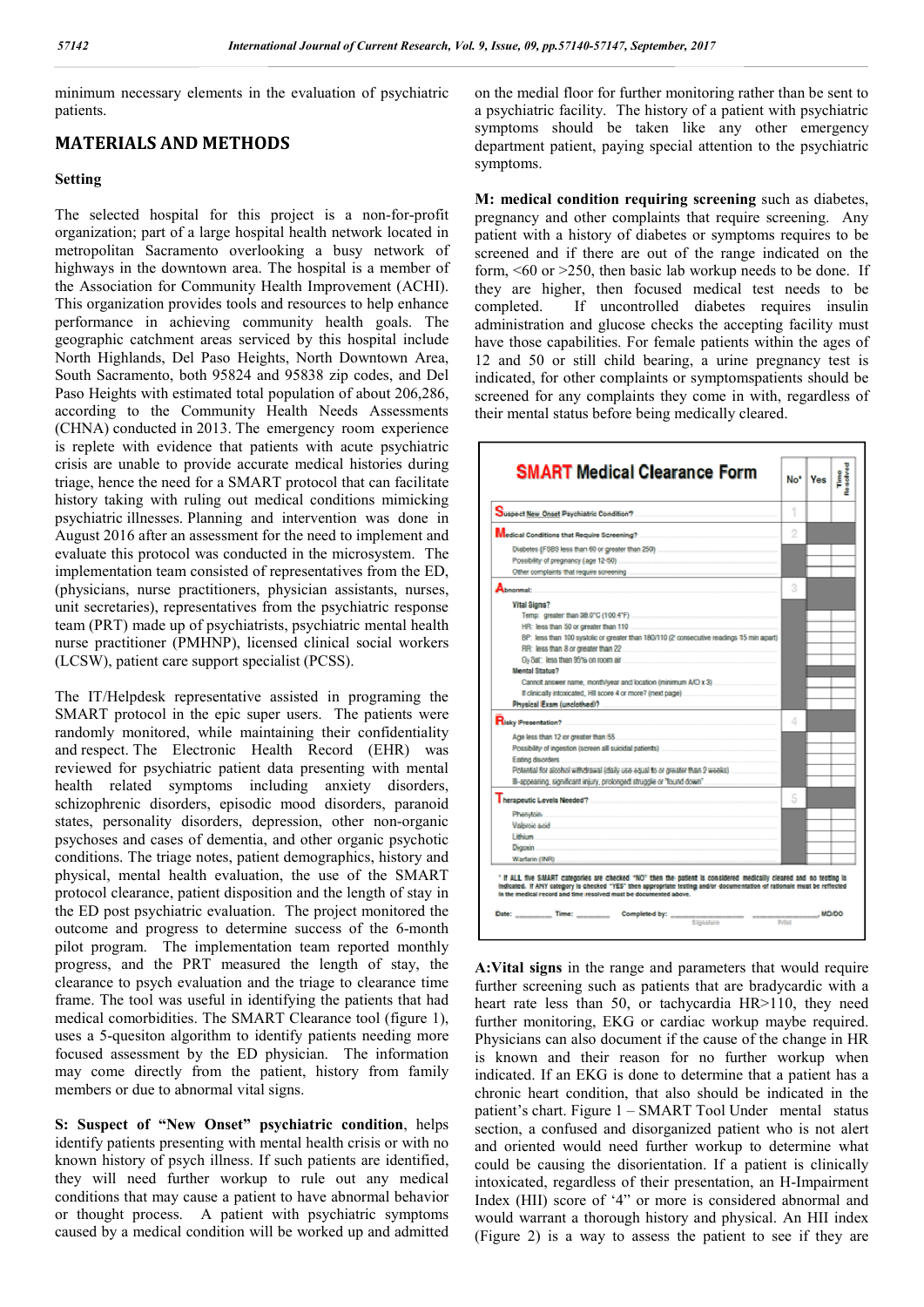clinically sober or intoxicated. This helps identify chronic alcohol users who may have a high blood alcohol level at baseline but are clinically sober or intoxicated.

| clinically sober or intoxicated.<br><b>H-Impairment Index (HII Score)</b>                                                                                                                                                                                                                                                                                                                                                                                                                                                                                                         |                                                                                       |                                    |                                                                                                                                     |                              |                                             |                                                                                                                                                                                                                                                                                                                                                                                                                                                           |  |
|-----------------------------------------------------------------------------------------------------------------------------------------------------------------------------------------------------------------------------------------------------------------------------------------------------------------------------------------------------------------------------------------------------------------------------------------------------------------------------------------------------------------------------------------------------------------------------------|---------------------------------------------------------------------------------------|------------------------------------|-------------------------------------------------------------------------------------------------------------------------------------|------------------------------|---------------------------------------------|-----------------------------------------------------------------------------------------------------------------------------------------------------------------------------------------------------------------------------------------------------------------------------------------------------------------------------------------------------------------------------------------------------------------------------------------------------------|--|
| <b>Time</b>                                                                                                                                                                                                                                                                                                                                                                                                                                                                                                                                                                       |                                                                                       | $\overline{1}$                     | $\overline{2}$                                                                                                                      | 3)                           | 4)                                          |                                                                                                                                                                                                                                                                                                                                                                                                                                                           |  |
| <b>Gross Motor Function</b><br>Unable to cooperate; cannot sit up                                                                                                                                                                                                                                                                                                                                                                                                                                                                                                                 | 4                                                                                     | 4                                  | 4                                                                                                                                   | 4                            | 4                                           |                                                                                                                                                                                                                                                                                                                                                                                                                                                           |  |
| Can sit up, but unsteady                                                                                                                                                                                                                                                                                                                                                                                                                                                                                                                                                          | 3<br>2                                                                                | 3<br>$\overline{2}$                | 3<br>$\overline{2}$                                                                                                                 | 3<br>$\overline{c}$          | 3<br>2                                      |                                                                                                                                                                                                                                                                                                                                                                                                                                                           |  |
| Can sit up steadily<br>Can stand and walk, but unsteady                                                                                                                                                                                                                                                                                                                                                                                                                                                                                                                           | 1                                                                                     | 1                                  | 1                                                                                                                                   | 1                            | 1                                           |                                                                                                                                                                                                                                                                                                                                                                                                                                                           |  |
| Can stand and walk steadily<br><b>Mentation and Speech</b>                                                                                                                                                                                                                                                                                                                                                                                                                                                                                                                        | 0                                                                                     | $\overline{0}$                     | $\overline{0}$                                                                                                                      | 0                            | 0                                           |                                                                                                                                                                                                                                                                                                                                                                                                                                                           |  |
| Unable to cooperate; unintelligible speech/moans                                                                                                                                                                                                                                                                                                                                                                                                                                                                                                                                  |                                                                                       | 4                                  | 4                                                                                                                                   | 4                            | 4                                           |                                                                                                                                                                                                                                                                                                                                                                                                                                                           |  |
| Slurred speech; does not make sense<br>Slurred speech; answers some questions                                                                                                                                                                                                                                                                                                                                                                                                                                                                                                     | 3<br>$\overline{2}$                                                                   | 3<br>$\overline{2}$                | 3<br>2                                                                                                                              | 3<br>$\overline{2}$          | 3<br>$\overline{\mathbf{2}}$                |                                                                                                                                                                                                                                                                                                                                                                                                                                                           |  |
| Imperfect speech; answers most questions<br>Baseline speech; lucid and appropriate                                                                                                                                                                                                                                                                                                                                                                                                                                                                                                | 1<br>$\overline{0}$                                                                   | 1<br>$\overline{0}$                | 1<br>$\overline{0}$                                                                                                                 | ī<br>$\overline{\mathbf{0}}$ | 1<br>$\overline{\mathbf{0}}$                |                                                                                                                                                                                                                                                                                                                                                                                                                                                           |  |
|                                                                                                                                                                                                                                                                                                                                                                                                                                                                                                                                                                                   | <b>Tracing Curve</b>                                                                  |                                    |                                                                                                                                     |                              |                                             |                                                                                                                                                                                                                                                                                                                                                                                                                                                           |  |
| Unable to participate<br><b>Makes mark on paper</b>                                                                                                                                                                                                                                                                                                                                                                                                                                                                                                                               | 4<br>3                                                                                | 4<br>3                             | 4<br>3                                                                                                                              | 4<br>3                       | 4<br>3                                      |                                                                                                                                                                                                                                                                                                                                                                                                                                                           |  |
| <b>Traces mostly out side of line</b><br><b>Traces mostly inside lines</b>                                                                                                                                                                                                                                                                                                                                                                                                                                                                                                        | 2<br>1                                                                                | $\overline{2}$<br>1                | $\overline{2}$<br>1                                                                                                                 | 2<br>1                       | 2<br>1                                      |                                                                                                                                                                                                                                                                                                                                                                                                                                                           |  |
| <b>Traces curve perfectly</b>                                                                                                                                                                                                                                                                                                                                                                                                                                                                                                                                                     | $\mathbf{0}$                                                                          | $\mathbf{0}$                       | $\mathbf{0}$                                                                                                                        | 0                            | $\mathbf 0$                                 |                                                                                                                                                                                                                                                                                                                                                                                                                                                           |  |
| Unable to participate                                                                                                                                                                                                                                                                                                                                                                                                                                                                                                                                                             | <b>Nystagmus</b><br>4                                                                 | 4                                  | 4                                                                                                                                   | 4                            | 4                                           |                                                                                                                                                                                                                                                                                                                                                                                                                                                           |  |
| Profound nystagmus / can't follow finger with eyes<br>Moderate nystagmus/ follows finger for short distance only                                                                                                                                                                                                                                                                                                                                                                                                                                                                  | 3<br>$\overline{2}$                                                                   | 3<br>$\overline{2}$                | 3<br>$\overline{2}$                                                                                                                 | 3<br>$\overline{2}$          | 3<br>$\overline{2}$                         |                                                                                                                                                                                                                                                                                                                                                                                                                                                           |  |
| Minimal nystagmus/follows finger with eyes whole time                                                                                                                                                                                                                                                                                                                                                                                                                                                                                                                             | 1                                                                                     | 1                                  | 1                                                                                                                                   | 1                            | 1                                           |                                                                                                                                                                                                                                                                                                                                                                                                                                                           |  |
| No nystagmus/ follows finger with eyes whole time<br><b>Finger to Nose Testing</b>                                                                                                                                                                                                                                                                                                                                                                                                                                                                                                | $\bf{0}$                                                                              | $\mathbf{0}$                       | $\bf{0}$                                                                                                                            | 0                            | $\bf{0}$                                    |                                                                                                                                                                                                                                                                                                                                                                                                                                                           |  |
| Unable to participate                                                                                                                                                                                                                                                                                                                                                                                                                                                                                                                                                             | 4<br>$\overline{\mathbf{3}}$                                                          | 4<br>$\overline{\mathbf{3}}$       | 4<br>3                                                                                                                              | 4<br>3                       | 4<br>3                                      |                                                                                                                                                                                                                                                                                                                                                                                                                                                           |  |
| <b>Grossly unsteady/misses targets</b><br>Unsteady and inaccurate/barely touches targets                                                                                                                                                                                                                                                                                                                                                                                                                                                                                          | $\overline{2}$                                                                        | $\overline{2}$                     | $\overline{c}$                                                                                                                      | 2                            | 2                                           |                                                                                                                                                                                                                                                                                                                                                                                                                                                           |  |
| Steady/touches targets, but inaccurate<br>Steady/accurately touches targets                                                                                                                                                                                                                                                                                                                                                                                                                                                                                                       | 1<br>$\overline{0}$                                                                   | 1<br>$\mathbf 0$                   | 1<br>0                                                                                                                              | 1<br>$\overline{0}$          | 1<br>$\mathbf{0}$                           |                                                                                                                                                                                                                                                                                                                                                                                                                                                           |  |
| <b>Total Score</b>                                                                                                                                                                                                                                                                                                                                                                                                                                                                                                                                                                |                                                                                       |                                    |                                                                                                                                     |                              |                                             |                                                                                                                                                                                                                                                                                                                                                                                                                                                           |  |
| <b>Health Care Provider Initials</b>                                                                                                                                                                                                                                                                                                                                                                                                                                                                                                                                              |                                                                                       |                                    |                                                                                                                                     |                              |                                             |                                                                                                                                                                                                                                                                                                                                                                                                                                                           |  |
| <b>Scoring Reference</b><br><b>Gross Motor Function</b><br>Coalds to cooperate; andereligible speech or<br>iselé s coperas; case<br>4<br>$O \leftarrow$<br>Costat up, but is eastcath<br>Nerrol gerick: decease radia scese<br>$\mathbf{3}$<br><b>((@)</b><br>ዩ<br>Can sit up and is roody, but<br>$\overline{\mathbf{2}}$<br>Sherred speech: novvern few guestine<br>Constant or well, but to<br>extently<br>ch: access and grant<br>1<br>Constant and volk and a<br><b><i><u><u><b>Simular Bandins speech</b></u></u></i></b><br>$\bullet$<br><b>Conversive and appropriate</b> | Montation and Speech<br>$\mathbf{3}$<br>$\overline{\mathbf{z}}$<br>1<br>$\pmb{\circ}$ |                                    | <b>Chable to participals</b><br>Makes mark or paper<br>Truces month our side of<br>fraces month inside line<br>hores corse perfects | <b>Tracing Curve</b>         | 4<br>3<br>$\overline{\mathbf{2}}$<br>1<br>٥ |                                                                                                                                                                                                                                                                                                                                                                                                                                                           |  |
| Nystagmus<br><b><i><u>Unable to participate</u></i></b><br>4<br><b>Seconds</b>                                                                                                                                                                                                                                                                                                                                                                                                                                                                                                    | Esablo to participate                                                                 | <b>Finger to Nose Testing</b><br>◉ | $\ddot{\phantom{a}}$                                                                                                                |                              |                                             |                                                                                                                                                                                                                                                                                                                                                                                                                                                           |  |
| Profound as clayway<br>3<br>saalde ta follen Sager<br>100.00                                                                                                                                                                                                                                                                                                                                                                                                                                                                                                                      | Greaty entrols<br><b>Roo finarr is turge</b>                                          | ◉                                  | з                                                                                                                                   |                              |                                             |                                                                                                                                                                                                                                                                                                                                                                                                                                                           |  |
| Moderate systagenes;<br>ody foliows finger with<br>$\overline{\mathbf{z}}$<br>CO<br>con for short distance                                                                                                                                                                                                                                                                                                                                                                                                                                                                        | <b><i><u>Unsteady</u></i></b><br><b>Insuranza</b> fundy weeks<br>tarijut              | $\circledcirc$                     | $\overline{\mathbf{z}}$                                                                                                             |                              |                                             |                                                                                                                                                                                                                                                                                                                                                                                                                                                           |  |
| <b>Mislaud systepse</b><br>1<br><b>COD</b><br>fallows Enger with ryes<br>vbdriter                                                                                                                                                                                                                                                                                                                                                                                                                                                                                                 | Novelsi<br><b>Inscription but location</b><br>target                                  | ◉                                  | 1                                                                                                                                   |                              |                                             |                                                                                                                                                                                                                                                                                                                                                                                                                                                           |  |
| No gridagenous<br>$\pmb{\mathsf{o}}$<br>œ<br><b>Informational wide com</b><br>whole thing                                                                                                                                                                                                                                                                                                                                                                                                                                                                                         | Strady;<br><b>Locativity Bager to temper</b>                                          | 0                                  | 0                                                                                                                                   |                              |                                             |                                                                                                                                                                                                                                                                                                                                                                                                                                                           |  |
|                                                                                                                                                                                                                                                                                                                                                                                                                                                                                                                                                                                   |                                                                                       |                                    | Page 3 of 4 Updated: 01/04/16                                                                                                       |                              |                                             |                                                                                                                                                                                                                                                                                                                                                                                                                                                           |  |
|                                                                                                                                                                                                                                                                                                                                                                                                                                                                                                                                                                                   | Figure 2.                                                                             |                                    |                                                                                                                                     |                              |                                             |                                                                                                                                                                                                                                                                                                                                                                                                                                                           |  |
| form is a 5-section form which tests Gross<br>on, Mentation and Speech, Tracing Curve,<br>Finger to Nose Testing. On the bottom part of<br>ring reference assists the clinician to score the<br>plement this in the ED, a patient suspected for<br>reports they have been drinking, the ED nursing<br>the HII score as indicated through a nursing                                                                                                                                                                                                                                |                                                                                       |                                    |                                                                                                                                     |                              |                                             | The result will fall to the normal. Threshold for evaluation<br>which is less than 100 points prior to psychiatric assessment<br>once the lab is redrawn. In the physical exam section, the<br>SMART protocol endorses a thorough PE, to make sure patient<br>is not missed out, they are properly gowned, and an extensive<br>examination, and any abnormality will then be addressed.<br>R: for Risky presentation - for psychiatric patients less than |  |



The HII score form is a 5-section form which tests Gross Motor Function, Mentation and Speech, Tracing Curve, Nystagmus and Finger to Nose Testing. On the bottom part of the form, a scoring reference assists the clinician to score the patients. To implement this in the ED, a patient suspected for intoxication or reports they have been drinking, the ED nursing staff conducts the HII score as indicated through a nursing communication order by the ED physician in epic. They will calculate the score, initial or sign and time stamp when it was done. A score greater than 4 indicates the patient is not clinically sober and will require a blood alcohol level (BAL) done. Once that is completed, the staff can calculate the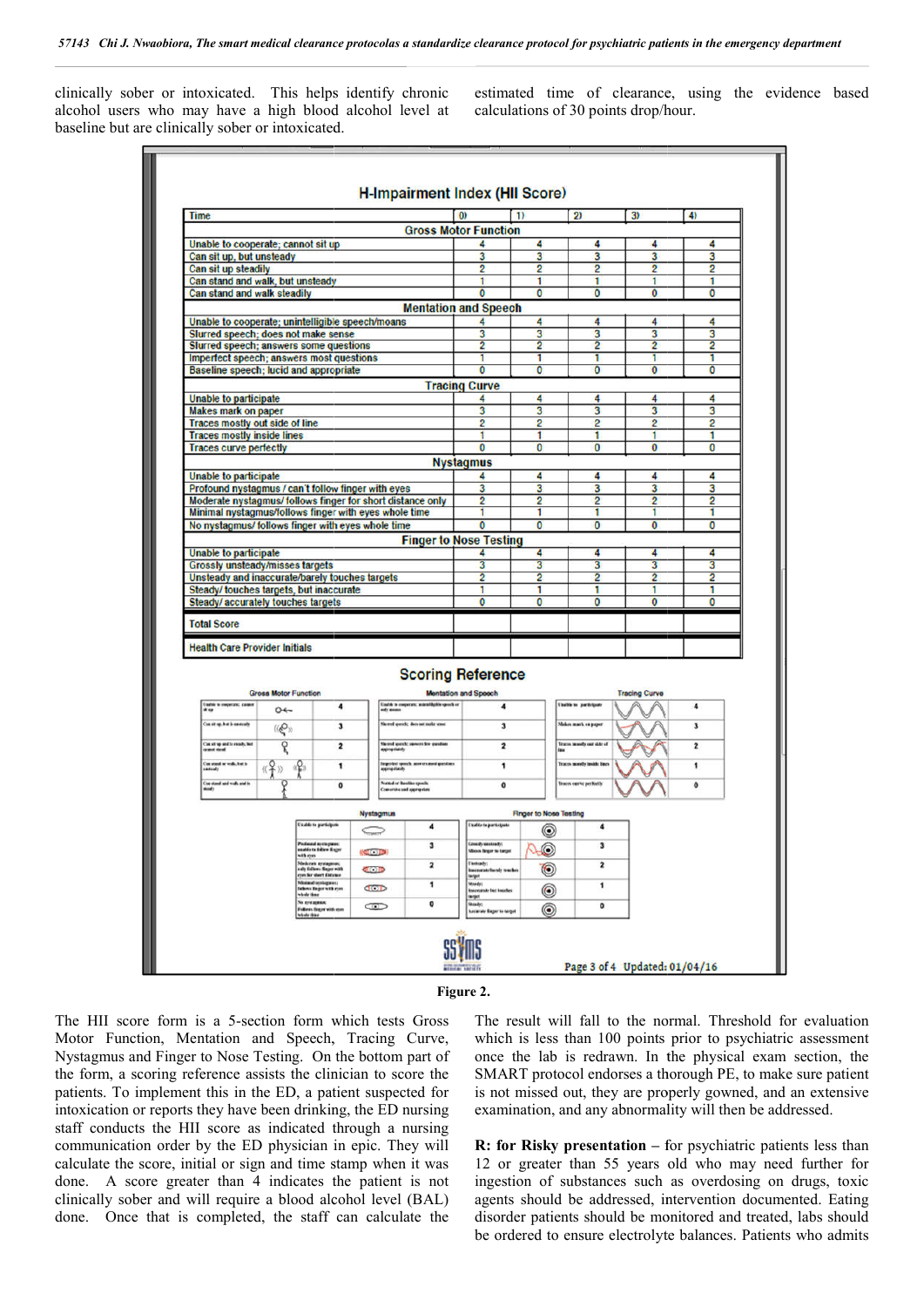to using alcohol for up to 2 weeks, or those manifesting with symptoms of withdrawal should be closely monitored prior to being medically cleared.

**T:Therapeutic levels needed** are indicated if a patient is taking medications listed on the form, but not limited to only those. Any medication needing levels should be drawn as these are very important information for the accepting psychiatric facility. These labs should be drawn before they are cleared or transferred to inpatient psych facilities. A patient who identifies and acknowledges drug use need not draw a urine toxicology since we understand that the urine toxicology has both false positive and negative. However, if they have accompanying hallucinations, abnormal vital signs then further testing is indicated. For any concern not addressed in the form, doing full workup will be appropriate, additionally if the psychiatric response team requests a lab work done due to accepting facility concerns, the physician to address the issue to expedite disposition to inpatient facility.

#### **Problem Description**

The mental health needs are a consistent theme within the communities with issues including difficulty accessing mental health services, homelessness and other stressors. The EDs provide acute and advanced care to the Sacramento and the surrounding areas with quality primary and tertiary care and a continuum of services to meet the healthcare needs of people. Hundreds of patients experiencing psychiatric crisis end up in this ED due to the lack of appropriate treatment in the community. The ED visits and hospitalization rates due to mental health issues showed that Sacramento downtown area (95814) rate of ED visits due to mental health issues that was seven times the State rate and four times the County rate (Table 1). A report prepared by the Sierra Sacramento Valley Medical Society (SSVMS) in 2015, states that "every month over 1,600 children and adults experiencing a mental health

crisis end up in one of the Sacramento region's hospital emergency departments", increasing the need to improve care for this population.

### **RESULTS**

According to Mallory and Knights (2015), "medical clearance protocols should follow the Emergency Medical Treatment and Active Labor Act (EMTLA) criteria screening and stabilization examination psychiatric patients have comorbid medical conditions that need treatment prior to transfer to a psychiatric hospital, however medical problems are sometimes neglected once patients present with psychiatric symptoms. The SMART medical clearance process was used to rule out patients presenting with psychiatric symptoms but had no prior psychiatric illness, in the month of August, 4 patients were identified as not having psychiatric illnesses but organic illness presenting with psychiatric symptoms and were dropped off from the psychiatric list. We also used the protocol to identify patients with new onset of psychiatric illnesses, further laboratory work was indicated to ensure medical illness or substance use were not the cause. Some patients who were not cleared with the SMART protocol were identified as being evaluated by the psychiatric team, and used as a standard process to determine whether the implementation of the SMART protocol in the ED reduced the length of stay and expedited placement in an in-patient psychiatric facility. The psychiatric response team (PRT) staff recorded the number of patients that were seen in the ED daily with information gathered from epic, the number that were SMART cleared, the length of stay of each of the patents and the disposition time and date. This information is represented in a run graph (Table 2) and compared with the process prior to implementation of this project (Table 3). According to data collected on medically cleared patients to assessment pre-SMART August 2016, number of hours between medical clearances to psychiatric evaluation was 2.58 hours, with a median average of 1.33 hours.

*ED visit and hospitalization rates due to mental health issues compared to county and state benchmarks (rates per 10,000 population*)

| <i>raies per 10,000 population</i> ) |                                          |                  |                 |  |  |  |  |
|--------------------------------------|------------------------------------------|------------------|-----------------|--|--|--|--|
| Mental<br>Health<br>(overall)        | ZIP Code                                 | <b>ED Visits</b> | Hospitalization |  |  |  |  |
|                                      | North Highlands                          | 707              | 556             |  |  |  |  |
|                                      | Downtown Sacramento (95814)              | 2250             | 1464            |  |  |  |  |
|                                      | Del Paso Heights, North of Downtown Area | 592              | 442             |  |  |  |  |
|                                      | South Sacramento (Florin)                | 549              | 358             |  |  |  |  |
|                                      | South Sacramento (Meadowview)            | 527              | 325             |  |  |  |  |
|                                      | Del Paso Heights (95824)                 | 783              | 442             |  |  |  |  |
|                                      | <b>Sacramento County</b>                 | 489              | 378             |  |  |  |  |
|                                      | <b>CA</b> State                          | 149.39           | 186.92          |  |  |  |  |

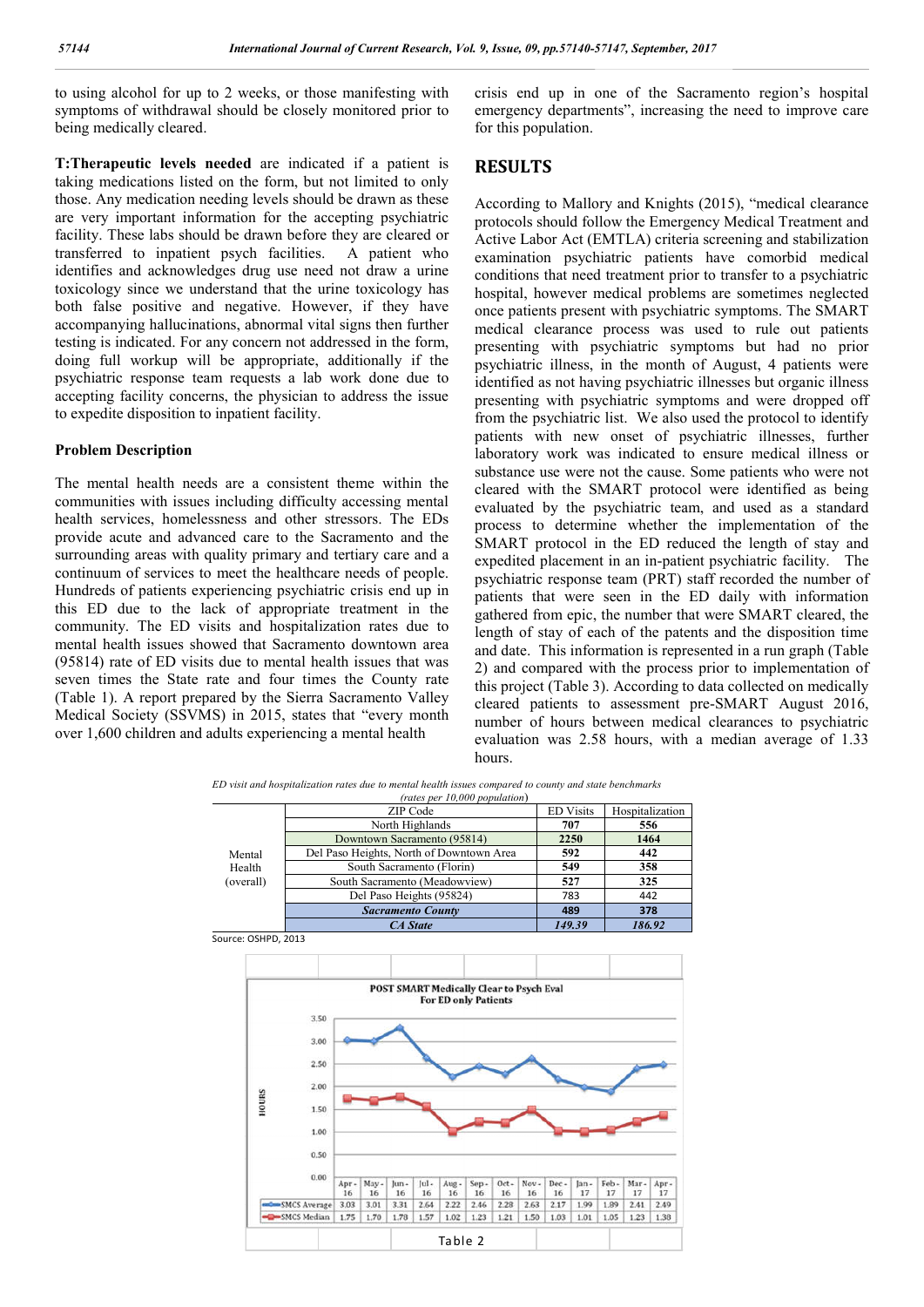In August 2016, after implementation of the protocol, the average hours from clearance to evaluation was 2.22 hours with a median average of 1.02 hours. To evaluate the effectiveness of the SMART clearance on the length of stay in the ED from clearance time to evaluation we compared patients who were cleared with SMART to those not cleared with SMART and compared the clearance to evaluation time, and triage to clearance time with the old process.

The implementation also facilitated identification of patients with comorbid illnesses mimicking psychiatric symptoms, this eliminated the need for psychiatric evaluation. The protocol did not mandate laboratory test on all patients except when clinically indicated, this aided for quicker and safer medical clearance, evaluation and disposition time in certain cases. As clinically indicated, this aided for quicker and safer medical clearance, evaluation and disposition time in certain cases. depicted in the bar graphs the average length of stay for depicted in the bar graphs the average length of stay for patients who were not SMART cleared (Figure 2) in September





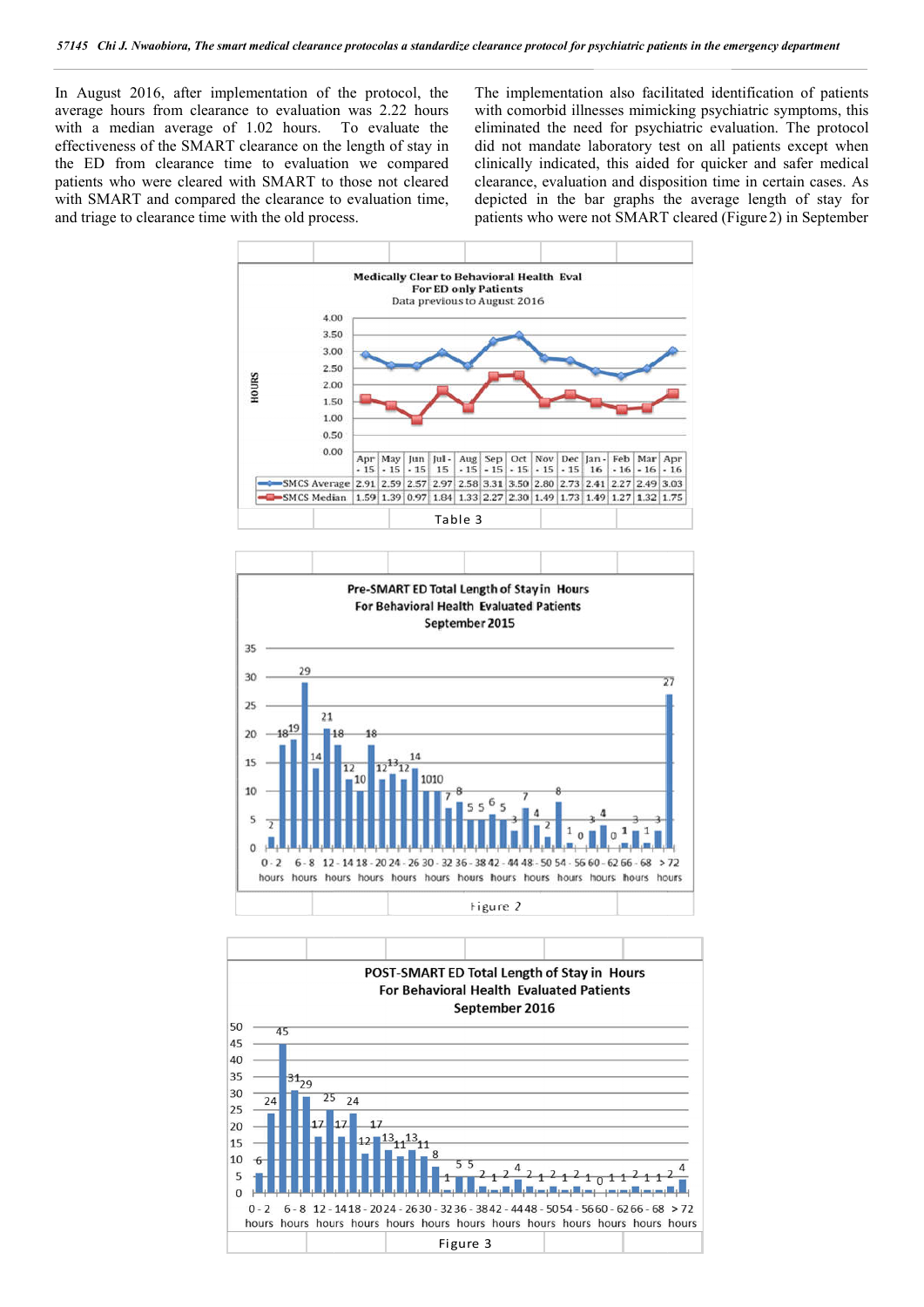2015, and those who were SMART cleared (Figure 3) in September 2016. According to data, 27 patients stayed in the emergency room longer than 72 hours in September 2015 prior to the implementing of SMART.

comorbidities. To have a successful engagement with the patients, we found out that attending to their medical needs help establish patients need for primarily medical or psychiatric placement.



In September 2016, 4 patients stayed longer than 72 hours in the ED. In April 2017 (Figure 4), 2 patients were in the ED longer than 72 hours, 92 left the ED within 72 hours of being evaluated and 20 stayed longer than 48 hours. The average time to evaluation did not meet the target of <90 minutes for all 6 months during the pilot in the 4th quarter of 2016 (2.36 hours). The average time to evaluation fell by 3% in comparison to 3rd Quarter 2016. The median response time for the quarter met the target with 1.25 hours and is a more accurate measure of true response times as it eliminates the outliers who take several hours to metabolize substances (prescribed or illicit) and can fully participate in evaluations beyond medical clearance.

### **DISCUSSION**

Implementing the project was focused towards improving the medical clearance of psychiatric patients that present to the ED using the SMART algorithm to ensure patients are properly screened prior to evaluation and placement. This protocol was implemented by using the algorithm SMART to ask the five questions, if the answer to all questions are "No", then no further testing is indicated and the patient will be medically cleared, and can be evaluated by psychiatric team, if however, there is a 'yes" answer, the ED physician addresses the problem prior to referring the patient to psychiatry. The tool also has served a significant purpose in testing impairment level of patients with alcohol in their system by using the H-Impairment Index score (HII), as an alternative of doing the laboratory test for blood alcohol level (BAL). The HII score tests the gross motor function mentation and speech, tracing curve, nystagmus and finger to nose testing. A patient is referred to psychiatric evaluation with a score of 4 and below, anything higher is retested and recorded prior to assessment. Since the number of the patients seen for psychiatry crisis have increased, this protocol has reduced clearance time by ED physicians. There is a uniform and systematic method of assessment that is a standard for this patient population in the area and those who require inpatient psychiatric admissions. Patients who are medically stable have limited barriers to placement and are placed faster than those with medical

During a busy shift, it is difficult to assess these needs, however with the SMART protocol, physicians can address the basic issues. The need to find appropriate treatment facilities for these patients and reduce the length of stay in the ED contributed to the success of this process. Although some physicians constantly fail to use the clearance protocol, the psychiatric response team are quick to identify the physician and approach them with the need for SMART clearance. For patients who are unable to provide information due to altered mental status, the SMART protocol is a critical tool to improving the approach to care, and due to the additional benefit of identifying the basic needs of the patient, another facility has adopted the SMART clearance protocol. The PMHNP work in conjunction with the psychiatrist, ED physicians, nurses and other interdisciplinary team members to identify both medical, psychiatric and psychosocial needs of these patients. As a member of the treatment team, the PMHNP strengthens the rapport between the patients and other members of the team, and functions as a liaison between these group and the treatment team.

The data for LOS and med clearance times pre-and post-SMART pilot for all patients presenting with behavioral health needs were gathered through epic, and indicates that from January to – July 2016, the average clearance time was 20.85 hours and SMART, Aug – Nov 2016, was 17.75 hours and shows a 14.9% decrease in LOS. The average medical clearance indicating from the time the patient enters the ED to when the medical clearance is charted in the record or PRT team is notified indicates from Jan – Jul: 3.28 hours, and after implementation of SMART, from Aug – October is 3.09 Hours. This is a 5.7% decrease in clearance time. The correlation between SMART implementation and decrease in LOS is positive. but other variables exist that are potential confounders/contributors to the cause of the decreases i.e. increased PRT clinical staffing to target high volume times, 7.3% decrease in patient visits pre-and post-pilot periods, etc. Data collected from August 2014 to March 2015 showed that the average time for evaluation after medical clearance was 2.73 hours, whereas, between August 2016 to March 2017 the average hours to evaluation was 2.28 hours with an